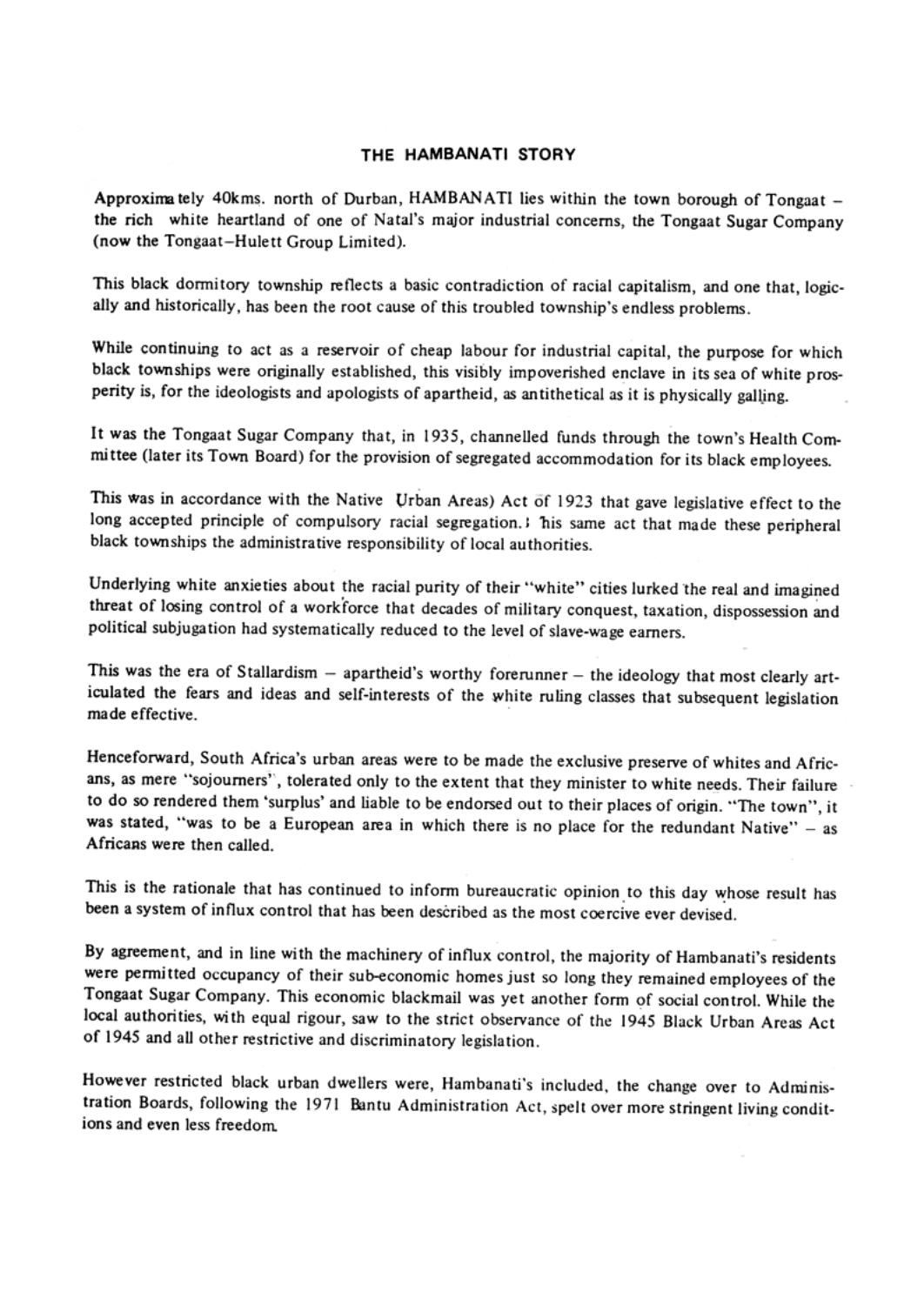The "Natives" were being made to pay for their own oppression out of ever dwindling resources.

Hambanati was no exception. Already under strain, matters worsened with the introduction of the new Boards until, in 1975, came the shock announcement of Hambanati's deproclamation as a black residential area. Pending the removal of the township's 10 000 inhabitants to Ndwedwe, no further approval was given, despite repeated approaches, for the capital expenditure of much needed amenities such as schools, sewerage, roads, housing, electricity, etc.

The government was awaiting the degeneration of Hambanati to force the "voluntary" removal of its people. It had not, however, reckoned with the spirit of resistance it encountered: evident not only on this relocation issue but on all other related issues that, one way or another, attempted the further deprivation of the community, namely: the high school issue, the cemetery issue, the sewerage and rubbish dump issues, the issue for the increase of community facilities and the housing issue – all of which have been carefully recorded and documented by Hambanati's very able community leader, Ian Mkize.

It was of course these very matters that helped facilitate the mobilization of the Tongaat Youth Organisation, a very resilient Women's Action Group and an association for residents in general. Such organisations served to unite the community and render it less vulnerable to state harrassment and victimisation. Hambanati's all too visible proximity to "white South Africa" continued to irk its political 'masters'.

Its economic 'bosses' on the other hand have, throughout, neither acted nor spoken in its defence on any account - despite the profits gained by the sweat of its super-exploitable labour. On the contrary, there has, on the question of Ndwedwe for example, been active collusion between the State and capital ..... until it was borne in on the Sugar) Company the additional expenses they would incur should the removal go ahead.

Finally, on December 3, 1980, the Group Areas Board reversed their earlier decision and Hambanati won its protracted battle to be retained as an urban residential area for Africans.

Its community activities had, by 1981, made Hambanati a symbol of resistance, inspiring others in the struggle to continue resisting whilst lending support on a practical level also. Even its political foes had to concede its strength and tenacity and the extent-of its influence.

Hambanati's battles, however, were not over - the bloodiest was yet to come and with it the tragic circumstance of brother pitted against brother whose outcome could only ever be but a pyhrric victory. Far from advancing the real struggle against the common enemy of political oppression and economic exploitation, the recent conflict in Hambanati must effectively have retarded it.

The issue currently dividing (if very unevenly) the community is that of Hambanati's incorporation into KwaZulu (the statutory laws pertaining date back to the late 1950s). A polarization of the community first became evident preceding the Community Council elections of 1979 at which very little interest was generated for all unopposed Inkatha candidates. The participation of Port Natal Administration Board (PNAB) official in activities surrounding the election and their open collusion with the pro-Inkatha/pro-incorporation lobby, both then and thereafter, made the anti-incorporationist majority hold them largely responsible for this polarization. As the author of a pamphlet encouraging incorporation and widely circulated to residents the chief Director of the PNAB gave credibility to these accusations levelled at his underlings.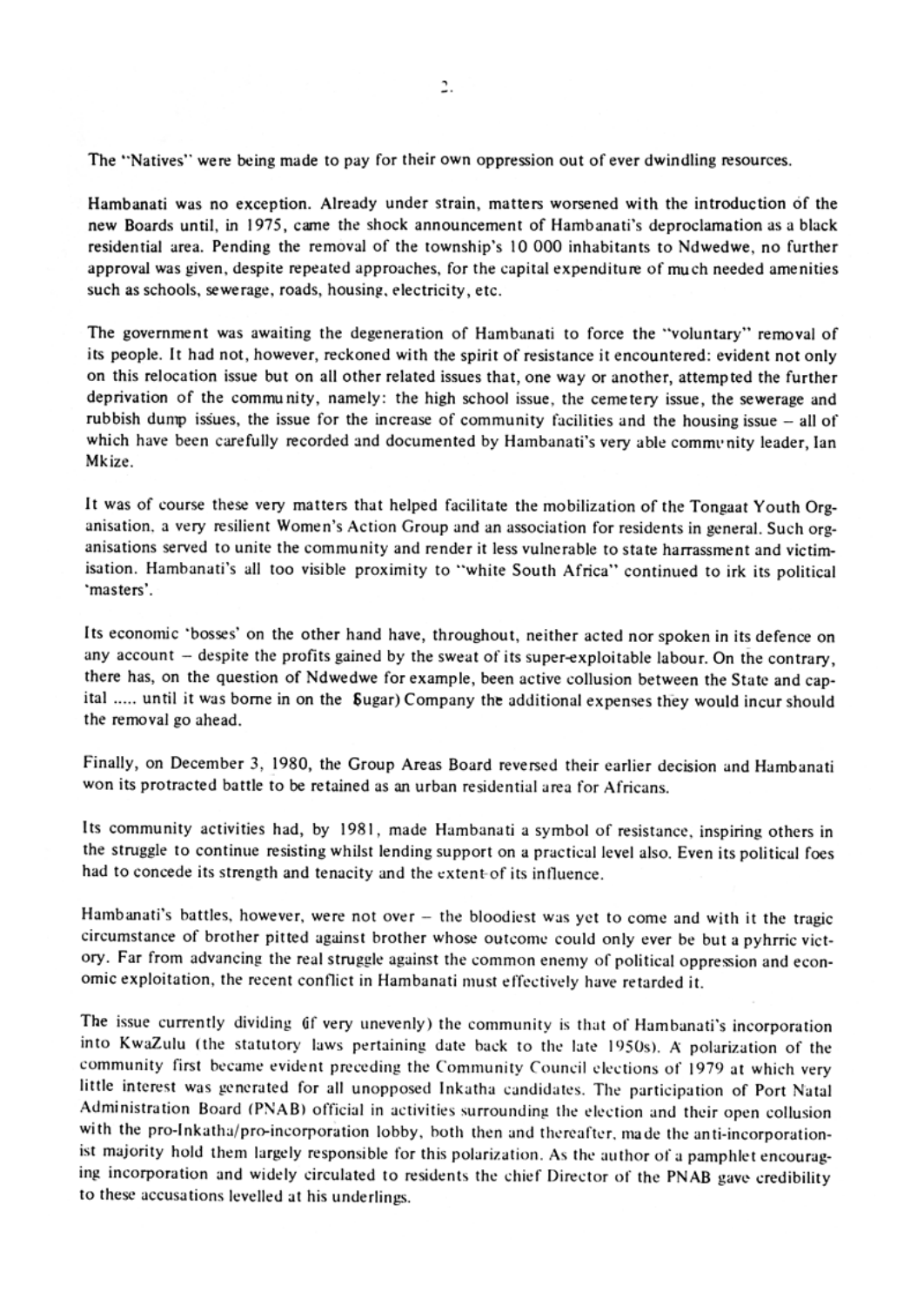The unilateral decision by the Department of Co-Operation and Development (DOCD) to incorporate Hambanati and Lamontville into KwaZulu was, predictably, arbitrary and undemocratic. In which sense the central government cannot escape responsibility for the initial imposition of a highly unpopular measure and the severe tensions their pronouncement caused within the communities of Hambanati and Lamontville.

Seemingly insensitive to where their divisive tactics were leading the DCOD and its Administration Board pressed on, despite repeated warnings, with two unpopular bye-elections in Hambanati. Thus were the seeds of confrontation sown still wider and that led, inevitably, to the crisis of 1984 involving the loss of life and considerable destruction to property.

Already in the troubled township violence and crime were on the increase. Despite this escalation, the gutting of Mr. Magwaza's car in the early hours of July 1 was taken as the start of the now open con-

frontation between pro-and anti-incorporationist factions and, respectively, Inkatha/United Democratic Front (UDF) supporters. Mr. Magwaza was/is an executive member of Inkatha and Principal of the Hambanati Higher Primary School.

In spite of the all-round condemnation of this act taken at a community meeting of Inkatha and anti-Inkatha sympathisers alike, Inkatha continued to hold the UDF responsible and three members of the UDF affiliate, Masakhasane Tongaat Youth Organisation (MATOYO), were held but never formally charged after three court appearances.

Reprisals followed swiftly with attacks on the Zimani Creache, the Tongaat and District African Child and Family Welfare Society and the stoning of the Welfare Officer's private home. Suspects cited were all leading members of Inkatha. Thereafter stonings, arson, assaults - and even the murder of two innocent visitors - followed, with intermittent breaks, for over three months.

Efforts were made to defuse this untenable situation. On July 19 a delegation from the Hambanati Residents Association (HRA) met with officials of the PNAB with a view to finding a formula and plans were laid for a township meeting between members of both the Inkatha and UDF formations. Despite the urgency, and pleas from HRA for an earlier date, the meeting was fixed for September 4. The Joint Rent Action Committee (JORAC), another UDF affiliate, also attempted to mediate but with equally little success.

Meanwhile, a climate of terror was building up that, following a week of intensifying violence, climaxed with Black Sunday of 26 August and the murder, by the mob, of the respected community leader, Alfred Sithole. Two busloads of Inkatha supporters (bearing NUF registration numbers) and kombi loads of Impis invaded the township setting alight the homes of a dozen or more anti-incorporationist leaders. The origin of the four wheel vehicles that carried the flame throwing equipment has never been traced.

A disturbing feature of these and subsequent attacks was the involvement of Community Councillors, as well as the open incitement of Inkatha supporters drawn mostly from outside.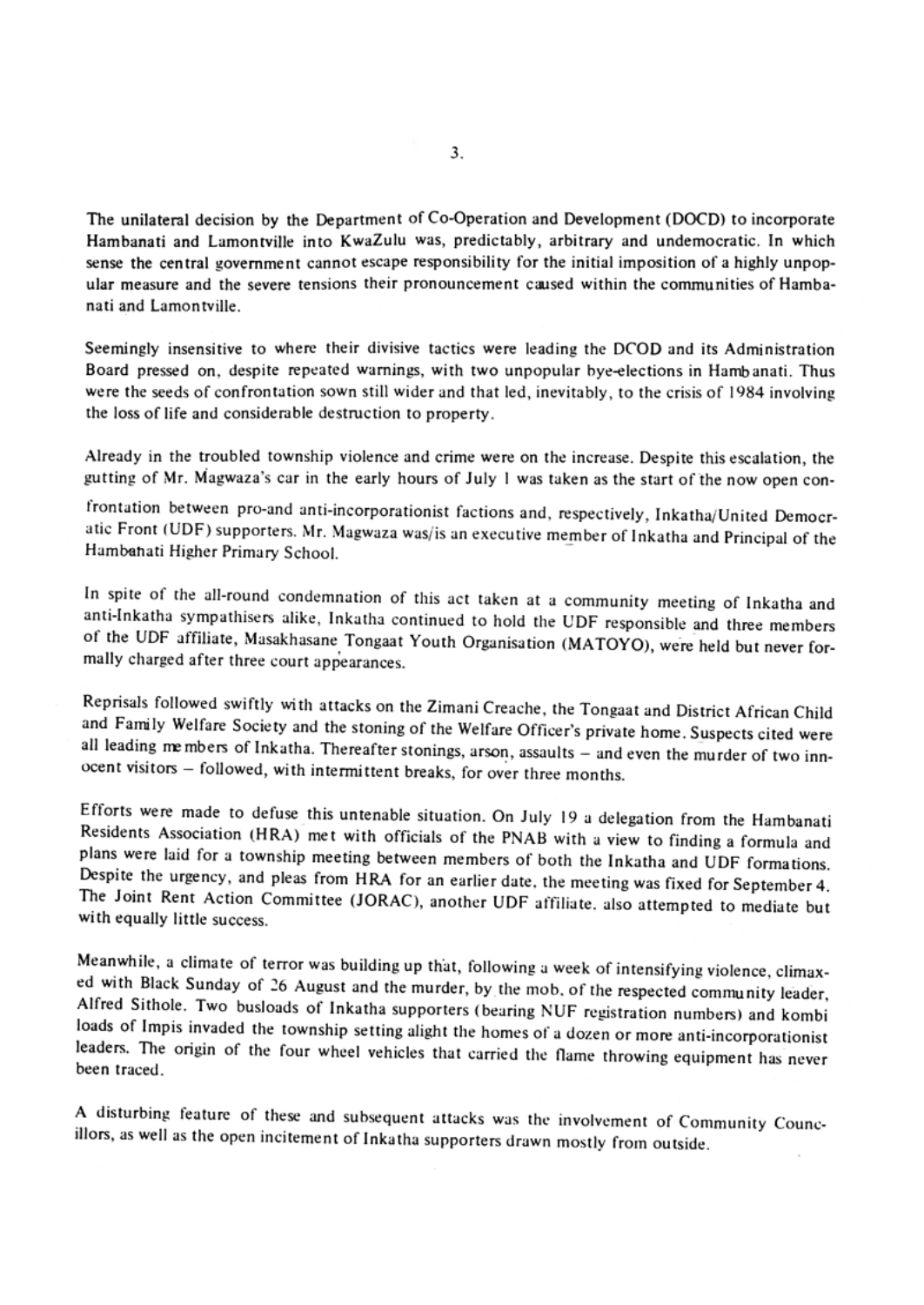It was at this stage that Natal Coastal sent its four strongly worded telegrams to the President of Inkatha, to C.J. Saunders, to Dr. F. van Zyl slabbert and to R.A.F. Swart, M.P. A contraversial intervention from several accounts whose ripple effects could still be reverberating! Our only, indirect, response was a scathing indictment of the Black Sash and Diakonia by KwaZulu's Chief Minister in one of his public addresses.

The position continued to worsen and eventually gave way to a period of lawlessness and unbridled crime as vigilantes from the criminal section of the community took over control.

Fear fed on anarchy and the security situation became such that there was an increase in the exodus of affected families to the degree that schools were left paralysed and community organisations crippled.

Twenty-five of these families, that included sixty-two children, took refuge at Oakford Priory near Verulam. While the immediate needs of these families were being met, it was imperative to start pressing rightaway for medium and long term demands that would ensure their safe return to Hambanati and to their long established, if happily repaired, homes.

And ad hoc Crisis Committee was created (that included three Natal Coastal members) under local community leadership. It met regularly each week with the people and helped facilitate arrangements for the latter's negotiations with the PNAB, Inkatha, the police et al. In addition, the committee helped mediate with other bodies such as the Progressive Federal Party (PFP), and educational authorities vis-avis alternate, temporary schooling, etc.

Various other institutions and individuals expressed concern and offered help. A notable omission of such concern, however, was that of Mr. Chris Saunders, the industrial chief of the majority of Hambanati's oppressed workers. Despite direct appeals there has never been any response whatsoever, from this quarter, to their plight. This same type of ruling class indifference that the people of Hambanati feel was evident amongst officials of the Administration Board and the department in general.

Nor is it majority opinion that the community's interests are being served by an unrepresentative (Inkatha) Council who they openly accuse of having been co-instigators of the crisis. As elsewhere, the HRA are calling for the dissolution of Community Councils.

Finally, with the advent of the new year those who months before had fled their homes, returned. An uneasy peace prevails to this day but efforts at reconciliation, if very low key, are being pursued.

And I end my story with a last word from Ian:

'I am hopeful that the people of Hambanati will still 'find one and another' and engage

in co-operative effort to build their community".

## 

## \*\*\*\*\*\*\*\*\*\*\*\*\*\*\*\*\*\*\*\*\*\*\*\*\*\*\*\*\*\*\*

\*\*\*\*\*\*\*\*\*\*\*\*\*\*\*\*\*\*\*\*\*\*\*\*